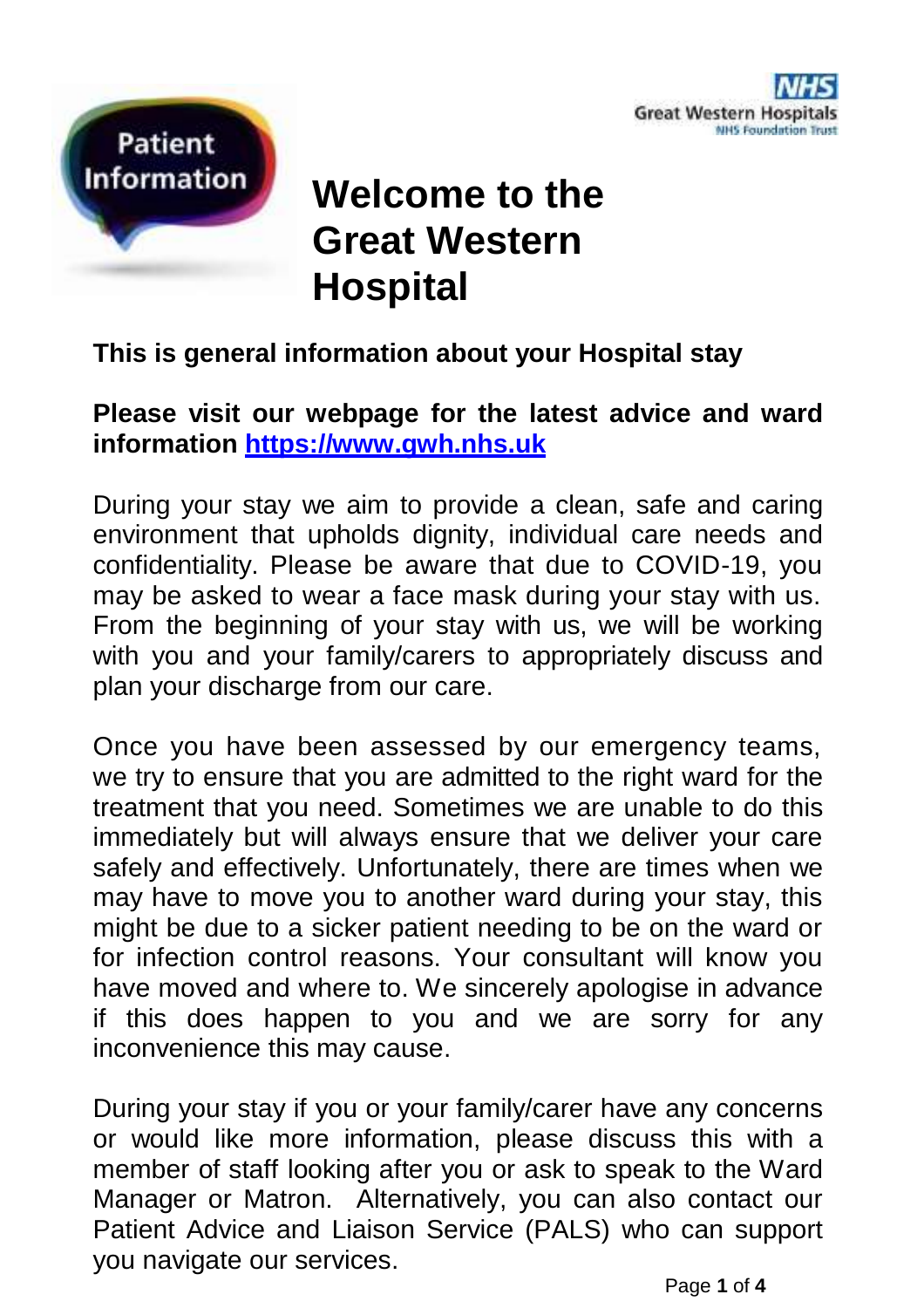Personal Items: During your stay **with us** you will need **for essential items such as** clothes, nightwear, **a razor, toothbrush** / **toothpaste, s**hower gel / soap, deodorant / **moisturizer**, shampoo / conditioner, comb / hairbrush. Importantly **you will also need** well-fitting **shoes or slippers, and any mobility** aids**, glasses, or hearing aids you normally use, alongside** any **other small items** you may **need** to make your stay more comfortable. Please be aware we are unable to accommodate flowers/plants in the ward areas due space and associated safety risks.

During the day you will be encouraged to **be up and dressed in** your clothes and shoes **by midday as this improves your journey to recovery**.

**Do you help look after someone or does someone look after you?** This could be a family member, friend, or neighbour, this may include someone under the age of 18. If so, we can provide information and signposting to local carers centres, these centres offer a range of services to support you in your caring role. If you have a carer and you are an inpatient, they may be entitled to a carers passport please ask the ward staff about this so that we can further support you.

**Valuables:** The GWH does not accept any liability or responsibility for the loss or theft of a patients or visitors personal effect or belongings whilst in hospital. Please ask a relative or friend to take any non-essential valuables, unnecessary clothes or belongings home. We can arrange safe keeping of smaller valuables within our central hospital safe; we will complete an inventory with you if this is something you would like to happen. Please be aware ward staff to not have immediate access to this safe storage, and it will take a minimum of 1-2 hours notice to receive these items back from security.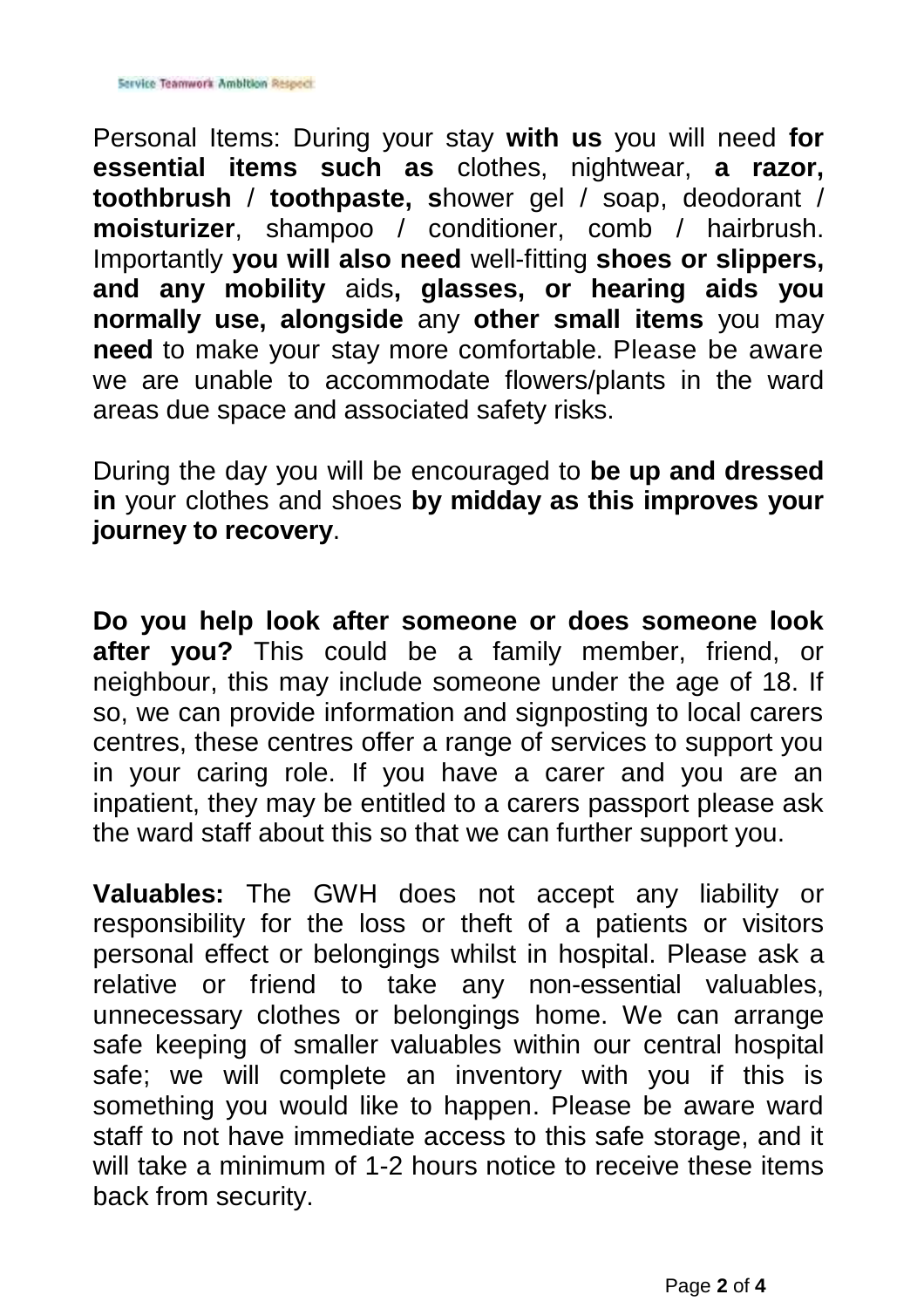**On the day of discharge:** you may be transferred to one of our two **Discharge Lounges**, these are safe, staffed environments where you can wait to be collected by a family member, friend, or hospital transport (if you meet the criteria).

**Medication:** During your stay in hospital you may be started on new medications as well as your existing medications. If you have any questions about your medication please ask the ward pharmacist, nurses or doctor looking after you. Please **do not** take any personal medication whilst in hospital. We will ensure you are fully aware of any changes to your medication prior to your discharge, if this has not happened, please ask us before you leave our care.

# **Services available:**

- Interpreting and translation services.
- Sign Live and hearing loops to support patients with hearing difficulties.
- TV/Telephone hire cards.
- Hospital shop, restaurant, Café Blue and Costa Coffee.
- Boots pharmacy shop, located in the West Car Park close to the main building.
- Multi faith chaplaincy service, a Chaplaincy office and prayer room (first floor main building).
- Patient Advice and Liaison Service (PALS).
- **Located in the atrium of the main building**
- Cash point machine
- Public payphone
- Post box

**Mobile phones** can be used in most ward areas; we ask that you keep your phone on silent and respect the privacy and dignity of other patients. Photographs **must not** be taken of other patients. The staff will arrange electrical testing of your charger if you are in hospital for more than 24 hours.

**Free unlimited access to Wi-Fi** is available by connecting to NHS Wi-Fi via: GWHFT-GUEST